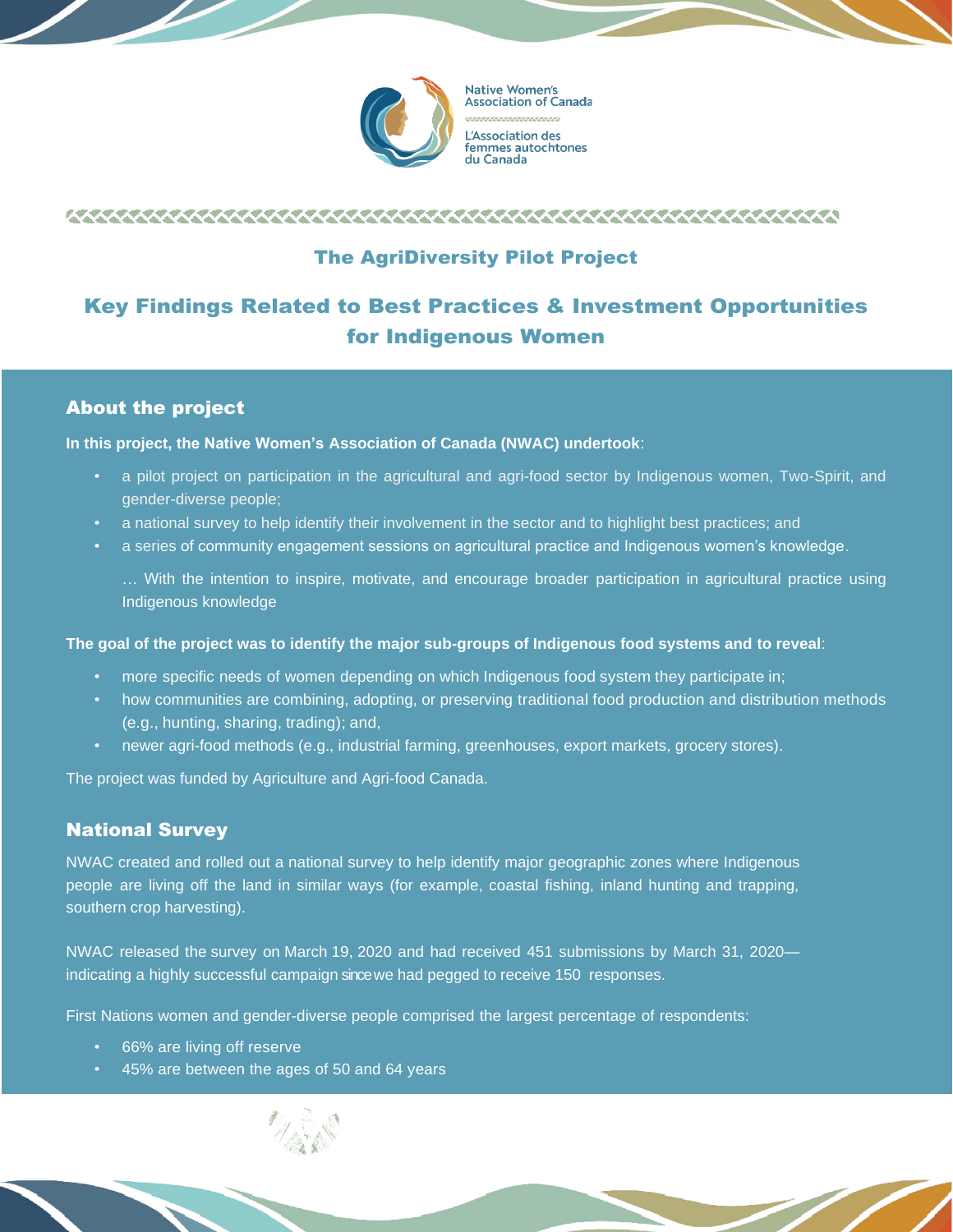### **Survey results revealed that:**

- Over 60% engage in gathering foods (berries/medicines), fishing, hunting,and growing plants.
- Half of the respondents indicate they barter and/or trade for goods. The majority of respondents share their harvest with members of their community.
- Almost every respondent (98%) wants to eat more food from the land. A few indicated having received a federal grant for ethnobotany training.
- There is an appetite in Indigenous communities to sell or trade more food from the land, with 60% expressing an interest.
- Participants expressed a desire to learn how to grow and harvest food and medicines, traditional harvesting, and want access to the teachings of Elders and Knowledge Holders.
- Less than one fifth were engaged in a food-related business (e.g., farming, grocery store)
- Major impediments to engage in activities leading to eat more food from the land were lack of resources (land, money, transportation), time, and insufficient knowledge on how to begin. Restrictions on hunting and fishing, land contamination,and land availability were cited as barriers for many respondents.

They also underscore the important role that Indigenous women have played, and continue to play in food gathering, harvesting, and preserving. Responses include:

- *"keepers of medicine and knowing when and where to harvest"*
- *"help harvest game [and] teach our children on how to harvest, what plants are good to eat, and what plants can be used as medicines"*
- "play a critical role encouraging the people and our children to live off the land"

The information gleaned from the survey proved very useful to roll out local engagement sessions.

## Engagement Sessions

Beginning in May 2020, NWAC held engagement sessions and workshops with 25 First Nations communities from across Turtle Island who are interested in or currently engaged in Indigenous food sovereignty and seed sharing practices. Over 150 participants took part in the online sessions.

The engagement sessions discussed several topics, which included:

- ➢ Urban Gardener
- ➢ Beginner Gardener
- ➢ Cedar Harvesting (Mashkikiwaboo—YouTube)
- ➢ Composting
- ➢ Glyphosate and Soils
- ➢ Companion Planting
- ➢ Be the Medicine (Mashkikimin—YouTube)
- ➢ Two Worldviews
- ➢ Transplanting Indigenous Squash (Gete Okosomin—YouTube)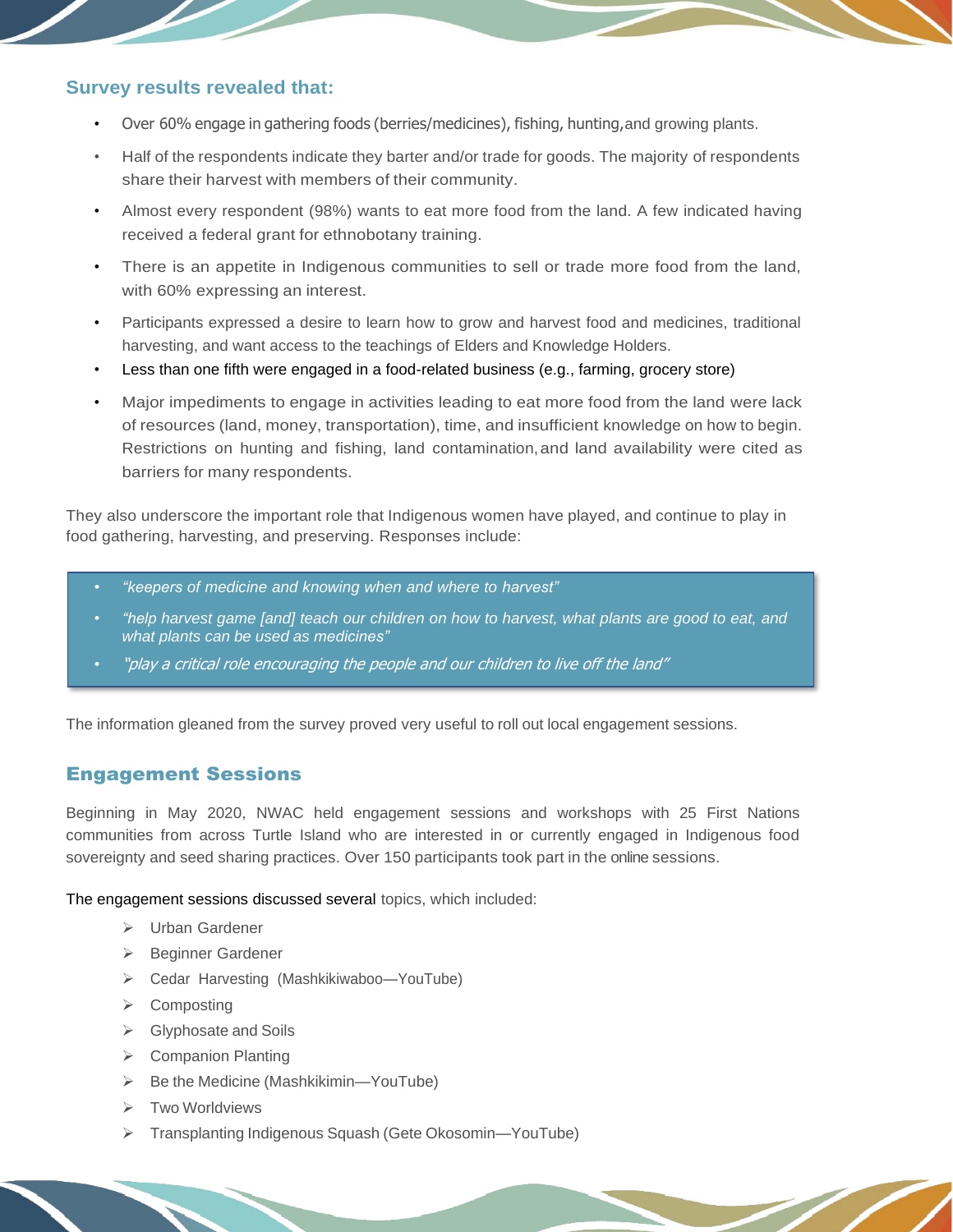## **Best practices learned from each session include the following:**

#### **URBAN BACKYARD GARDENER**

- Build up soil using compost made from manure and a seafood compost mixture (don't use dog,cat, or human manure)
- Ground up eggshells and put in the soil to feed the plants, along with liquid fish fertilizer every2 weeks

#### **BEGINNERS GUIDE TO GARDENING**

- Know your area's hardiness zone and keep a garden calendar to record frost dates
- Don't put broccoli, tomatoes, or cucumbers in same spot every year as these need more nutrients
- Raised garden beds can accommodate plants closer together

#### **PREPARATION OF CEDAR**

- Keep only the green part
- Boil for 12 minutes to give you a tea of a nice golden colour

#### **COMPOSTING**

- Alter brown and green layers to help materials break down (25 parts brown to 1 part green)
- Let manure age in the compost heap until next year

#### **MULCHING**

- Makes a big difference for aeration, encouraging worms to populate the soil
- Suppresses weeds, keeps roots cool, helps prevent rot on long-growing vegetables
- Work organic mulch into the soil at the beginning of the new growing season to enrich the bed
- Extend the growing season by covering your beds with plastic

### **HOW DOES YOUR GARDEN GROW?**

- Water carrots, beets, corn, and potato plants frequently
- Use a "tea" to nurture tomato plants: soak banana peels in water for 3 days outside and then pour on tomatoes

## Conclusion: Overall Findings

Specific achievements that have come out of this pilot project include:

- new partnerships across Canada (for example, NWAC–Clearwater Farm)
- a new Indigenous organization that is helping community gardeners engaged in growing food for the community—thus, promoting food sovereignty